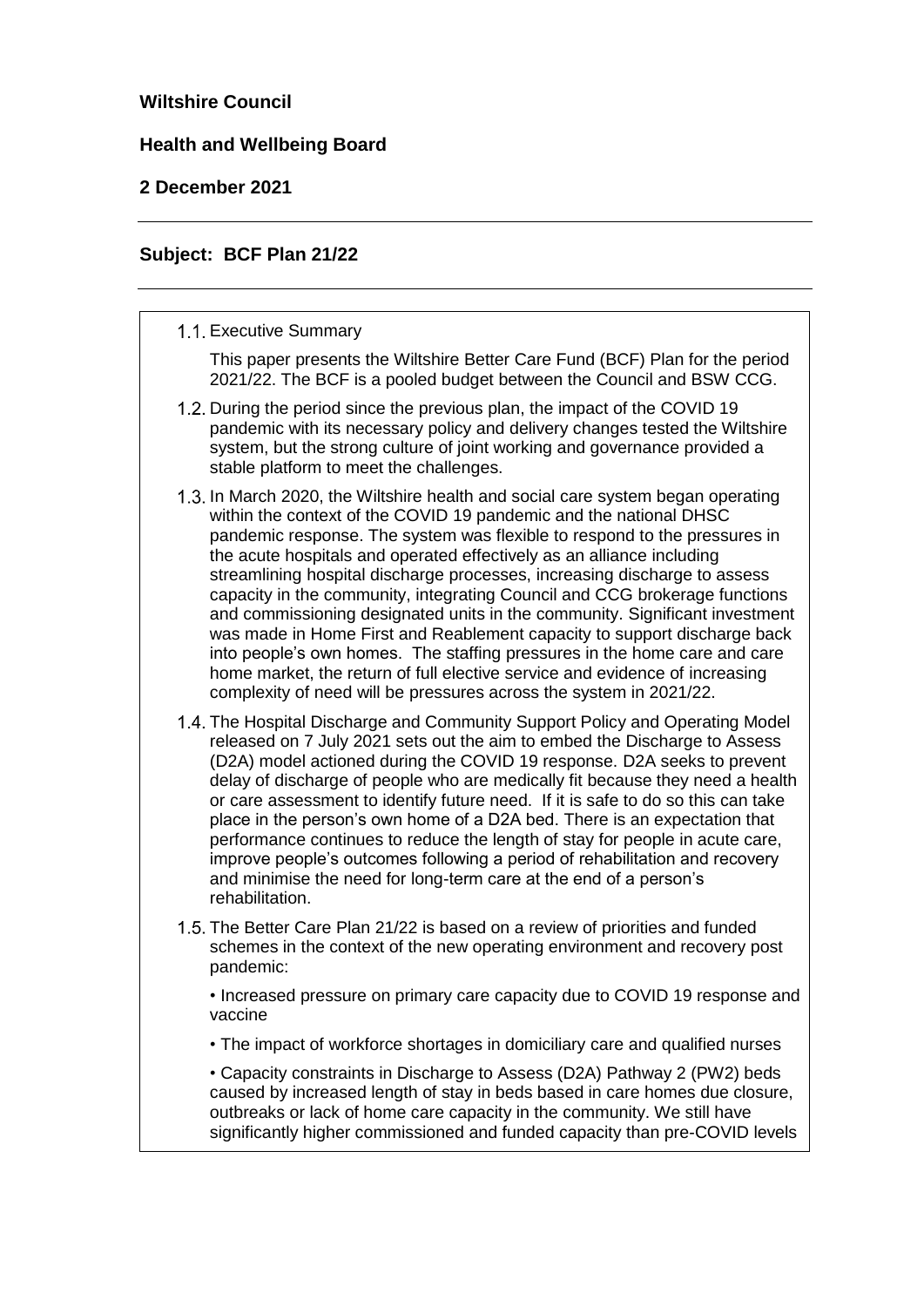• The hospital 'criteria to reside' has had a substantial impact on the discharge pathway for those at the end of life. In Wiltshire in 2020/21, an average of 20% of people discharged from hospital into PW2 beds died there

• Many people are likely to need more support post COVID 19 due to the impact of deconditioning and long COVID. Prolonged sedentary enforced lifestyle has particularly impacted older people, accelerating decline in social, physical, mental health and wellbeing. This increases potential to need social care support, including residential support services earlier than would have originally been anticipated

• Increased cost of care in the community due to staffing shortages, increased provider costs (fuel, food, insurance, utilities) and the impact of COVID infection prevention and control measures. In 2020/21 this is supported by the continuation of HDP funding, but we are working as a system to have a robust three-year funding plan with secure recurrent funding in-place for all BCF plans.

1.6. The ambition of the BCF plan is to consolidate the strong relationships and governance formed during the pandemic response, and to use the BCF as an enabler to maximise the opportunities for people to remain independently well at home, and, in the event of hospital admission, return home for recuperation and rehabilitation as soon as possible.

## **Proposal(s)**

It is recommended that the Board: Approves the BCF plan .

#### **Reason for Proposal**

The plan was submitted to the national BCF team on 16 November. It was signed off by the chairs of the Health & Wellbeing Board. A copy was sent to Health & Wellbeing Board members as it was not possible to discuss the plan at a meeting prior to submission.

**Presenters Helen Jones-Director of Procurement & Commissioning, Wiltshire Council Clare O'Farrell-Director of Locality Commissioning, Wiltshire, BSW CCG**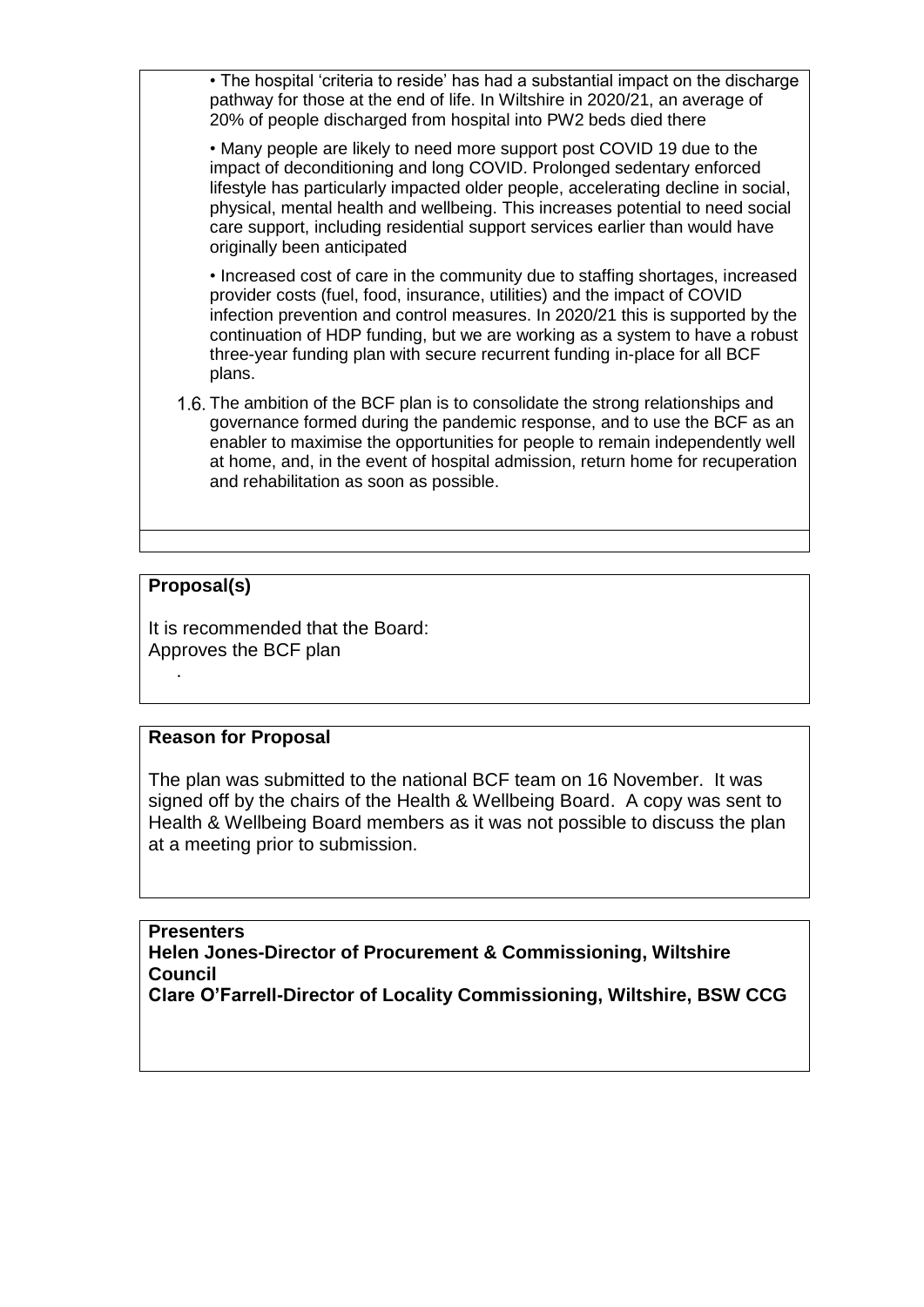## **Wiltshire Council**

### **Health and Wellbeing Board**

**2 December 2021**

## **Subject: Better Care Fund Plan 21/22**

### **Purpose of Report**

To set out the Better Care Fund Plan for Wiltshire for 21/22.

## **Relevance to the Health and Wellbeing Strategy**

The Better Care Plan 21/22 is based on a review of priorities and funded schemes in the context of the new operating environment and recovery post pandemic. The report sets out how the BCF will maximise the opportunities for people to remain independently well at home, and, in the event of hospital admission return home for recuperation and rehabilitation as soon as possible.

#### **Background**

The report forms a part of the BCF national submission for Wiltshire.

#### **Main Considerations**

Following full consideration of the national planning requirements, the priorities for the Wiltshire 2021/22 Better Care Plan have been jointly agreed with partners across Wiltshire and are set out below. Each priority is aligned with national conditions. Work on these priorities is progressing and is monitored at the Locality Commissioning Group and key elements feed into the Wiltshire Alliance Programme Board.

|   | <b>National conditions</b>                                                                                                         | <b>Wiltshire 21/22 Priorities</b>                                                                                                                                      |
|---|------------------------------------------------------------------------------------------------------------------------------------|------------------------------------------------------------------------------------------------------------------------------------------------------------------------|
|   | A jointly agreed plan between<br>local health and social care<br>commissioners and signed off by<br>the Health and Wellbeing Board | Consolidate the relationships and integrated<br>working established during the pandemic and<br>securing recurrent service changes made at<br>pace                      |
| 2 | NHS contribution to adult social<br>care to be maintained in line with<br>the uplift to CCG minimum<br>contribution                | Continue to develop integrated services and<br>investment into supporting adult social care<br>maintained                                                              |
| 3 | Invest in NHS commissioned out-<br>of-hospital services                                                                            | Continue to develop the anticipatory care and<br>urgent response community based services<br>Deliver improvement as required against the<br><b>High Impact Changes</b> |